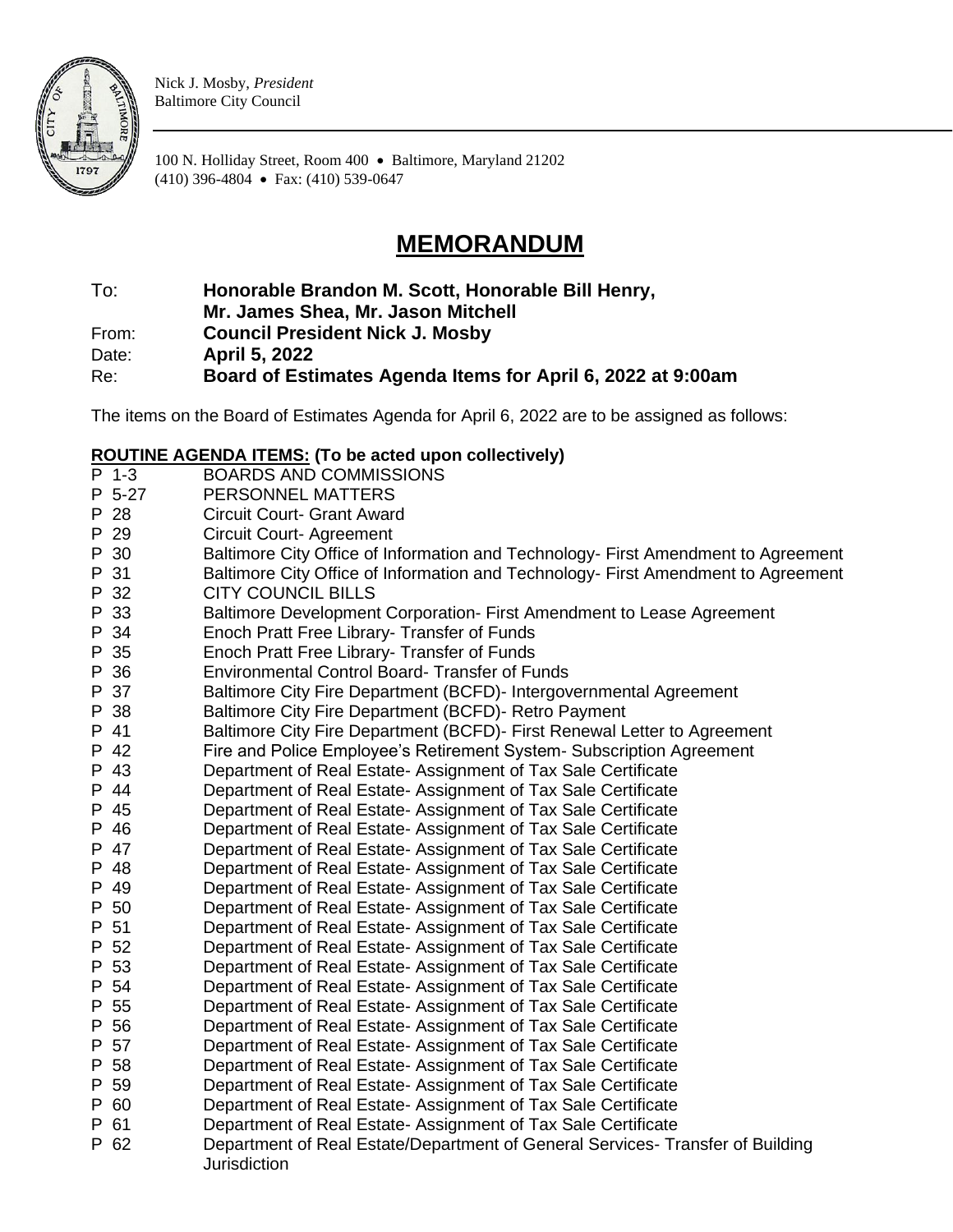BOE PUBLIC SESSION April 6, 2022 Page **2** of **6** P 63 Department of Real Estate- Deed P 67-68 Department of Real Estate- Assignment of Tax Sale Certificate P 69-70 Department of Real Estate- Assignment of Tax Sale Certificate P 71-72 Department of Real Estate- Assignment of Tax Sale Certificate P 73 Office of the Labor Commissioner- Memorandum of Understanding FY 2022-2024 P 74 Office of the Labor Commissioner- Individual Joint Standards of Apprenticeship Agreement P 75 Department of Law- Settlement Agreement and Release P 77-81 Health Department- Agreements P 82 Health Department- Agreement P 83 Health Department- Notice of Award P 84 Health Department- Notice of Award P 85 Health Department- Ratify First Amendment to the Fiscal Sponsorship and Funding Agreement P 86 Health Department- Ratify Agreement P 87-88 Health Department-Ratify Notice of Grant Award and Grant Award Adjustments P 89 Health Department- Update to the FY 2022 Unifies Funding Document (UFD) P 90-92 Health Department- Agreements P 93 Health Department- Expenditure of Funds P 94 Health Department- Notification of Grant Award P 95 Health Department- Notification of Grant Award P 96-97 Health Department- Ratify Expenditure of Funds P 98 TRAVEL REQUEST P 100-101 Mayor's Office of Employment Development- Agreement P 102-103 Mayor's Office of Employment Development- Agreement P 104-105 Mayor's Office of Employment Development- First Amendment to Agreement P 106 Mayor's Office of Employment Development- Agreement P 107-108 Mayor's Office of Employment Development- American Rescue Plan Act Subgrant Agreement P 109 Mayor's Office of Employment Development- American Rescue Plan Act Subgrant **Agreement** P 110-111 Mayor's Office of Employment Development- American Rescue Plan Act Subgrant Agreement P 112-113 Mayor's Office of Employment Development- American Rescue Plan Act Subgrant Agreement P 114-115 Mayor's Office of Employment Development- American Rescue Plan Act Subgrant Agreement P 116-117 Mayor's Office of Employment Development- American Rescue Plan Act Subgrant **Agreement** P 118-119 Mayor's Office of Recovery Programs- Inter-Agency Agreement P 120 Environmental Control Board- Transfer of Funds P 121 Department of Transportation- Task Assignment P 122 Department of Transportation- Transfer of Funds P 123 Department of Transportation- Task Assignment P 124 Department of Transportation- Transfer of Funds P 125 Department of Transportation- Task Assignment P 126 Department of Transportation- Transfer of Funds P 127 Department of Transportation- Task Assignment P 128 Department of Transportation- Task Assignment P 129 Department of Transportation- Transfer of Funds P 130 Department of Transportation- Transfer of Funds P 131 Department of Transportation- Task Assignment P 132 Department of Transportation- Transfer of Funds P 133 Department of Transportation- Transfer of Funds P 134 Department of Transportation- Transfer of Funds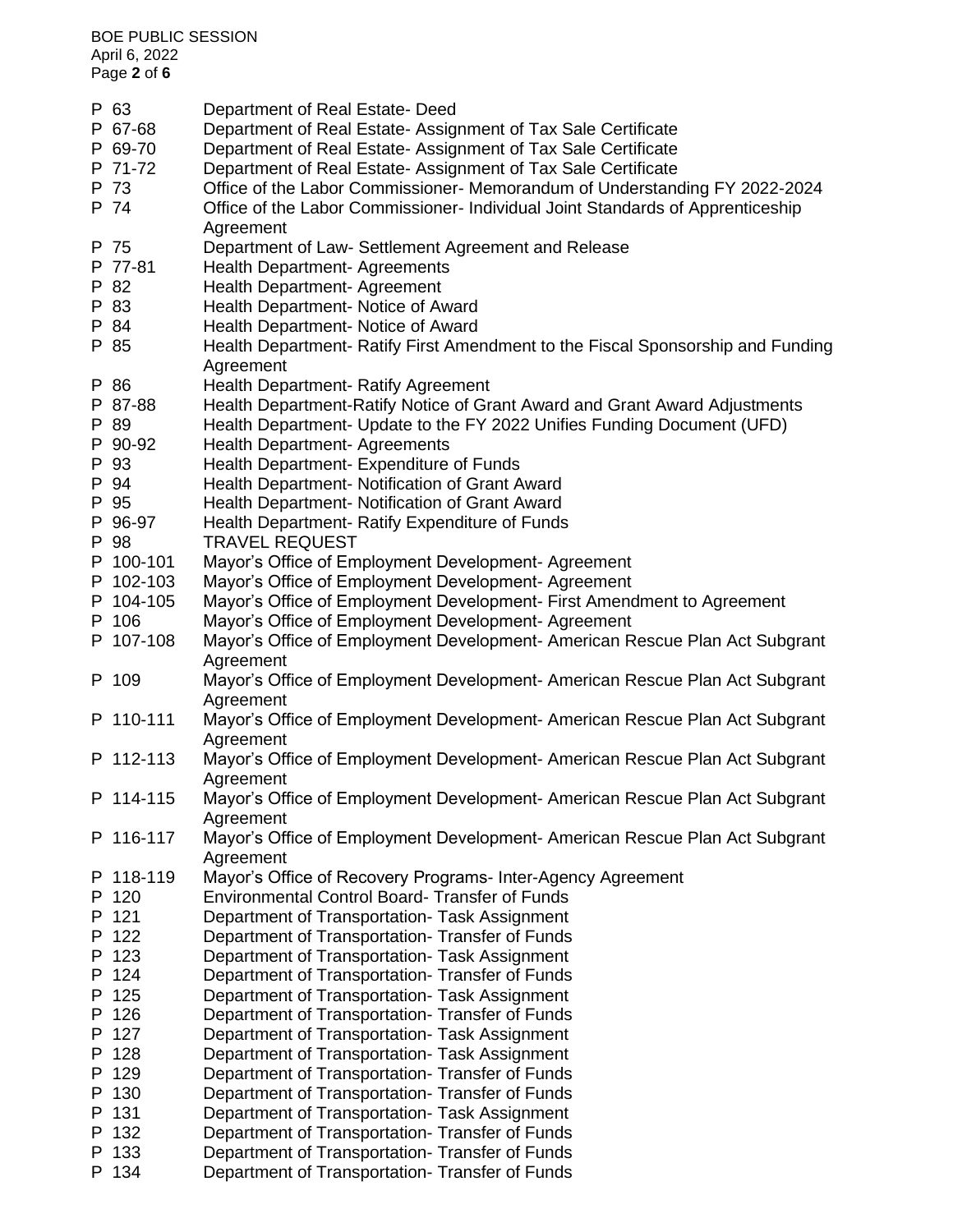| i ayo Juliu |                                                                                                       |
|-------------|-------------------------------------------------------------------------------------------------------|
| P 135       | Department of Transportation-Transfer of Funds                                                        |
| P 136       | Department of Transportation- Memorandum of Understanding                                             |
| P 137       | Department of Transportation-Expenditure of Funds                                                     |
| P 138       | Department of Transportation- Developer's Agreement                                                   |
| P 139       | Department of Transportation- Developer's Agreement                                                   |
| P 140       | Department of Transportation- Developer's Agreement                                                   |
| P 141-142   | Department of Transportation- Minor Privilege Permit Applications                                     |
| P 143-146   | Mayor's Office of Homeless Services- Agreements                                                       |
| P 147       | Mayor's Office of Homeless Services- First Amendment to the Agreement                                 |
| P 148       | Mayor's Office of Homeless Services- Correction of Grant Amount                                       |
| P 149-151   | Mayor's Office of Homeless Services- Correction to Account Numbers                                    |
| P 152       | Mayor's Office of Neighborhood Safety and Engagement-Agreement                                        |
| P 153       | Mayor's Office of Neighborhood Safety and Engagement-Agreement                                        |
| P 154       | Mayor's Office of Neighborhood Safety and Engagement- Agreement                                       |
| P 155       | Mayor's Office of Neighborhood Safety and Engagement-Agreement                                        |
| P 156       | Mayor's Office of Neighborhood Safety and Engagement- Professional Services                           |
|             | Agreement                                                                                             |
| P 157       | Department of Planning- Consultant Agreement                                                          |
| P 158-160   | Department of Planning- Second Amendment to Non-Construction Agreement                                |
| P 162-214   | <b>INFORMAL AWARDS</b>                                                                                |
| P 215       | Bureau of Procurement- Property Disposal Program                                                      |
| P 216-217   | Department of Housing and Community Development- Acquisition by Donation (1)                          |
| P 218-219   | Department of Housing and Community Development-Acquisition by Donation (2)                           |
| P 220-221   | Department of Housing and Community Development- Acquisition by Donation (3)                          |
| P 222-223   | Department of Housing and Community Development- Condemnation of Leasehold<br>Interest (4)            |
| P 224-225   | Department of Housing and Community Development- Condemnation of Leasehold                            |
|             | Interest (5)                                                                                          |
| P 226-227   | Department of Housing and Community Development- Condemnation of Leasehold                            |
|             | Interest (6)                                                                                          |
| P 228-229   | Department of Housing and Community Development- Condemnation of Fee Simple                           |
|             | Interest (7)                                                                                          |
| P 230-231   | Department of Housing and Community Development- Condemnation of Leasehold<br>Interest (8)            |
| P 232-233   | Department of Housing and Community Development- Condemnation of Fee Simple                           |
|             | Interest (9)                                                                                          |
| P 234-236   | Department of Housing and Community Development- Condemnation or Redemption of                        |
|             | Ground Rent Interest (10)                                                                             |
| P 237-239   | Department of Housing and Community Development- Land Disposition Agreement (11)                      |
| P 240-242   | Department of Housing and Community Development- Land Disposition Agreement (12)                      |
| P 243-244   | Department of Housing and Community Development- Land Disposition Agreement (13)                      |
| P 245-247   | Department of Housing and Community Development- Land Disposition Agreement (14)                      |
| P 248-249   | Department of Housing and Community Development- Land Disposition Agreement-<br>Amendment 3 (15)      |
| P 250-251   | Department of Housing and Community Development- Land Disposition Agreement- Side                     |
|             | Yard (16)                                                                                             |
| P 252-253   | Department of Housing and Community Development- Land Disposition Agreement- Side<br><b>Yard (17)</b> |
| P 254-255   | Department of Housing and Community Development- Land Disposition Agreement- Side                     |
| P 256-258   | <b>Yard (18)</b><br>Department of Housing and Community Development-Option to Purchase Ground Rent    |
|             | Interest (19)                                                                                         |
| P 259-260   | Department of Housing and Community Development- Option to Purchase Leasehold<br>Interest (20)        |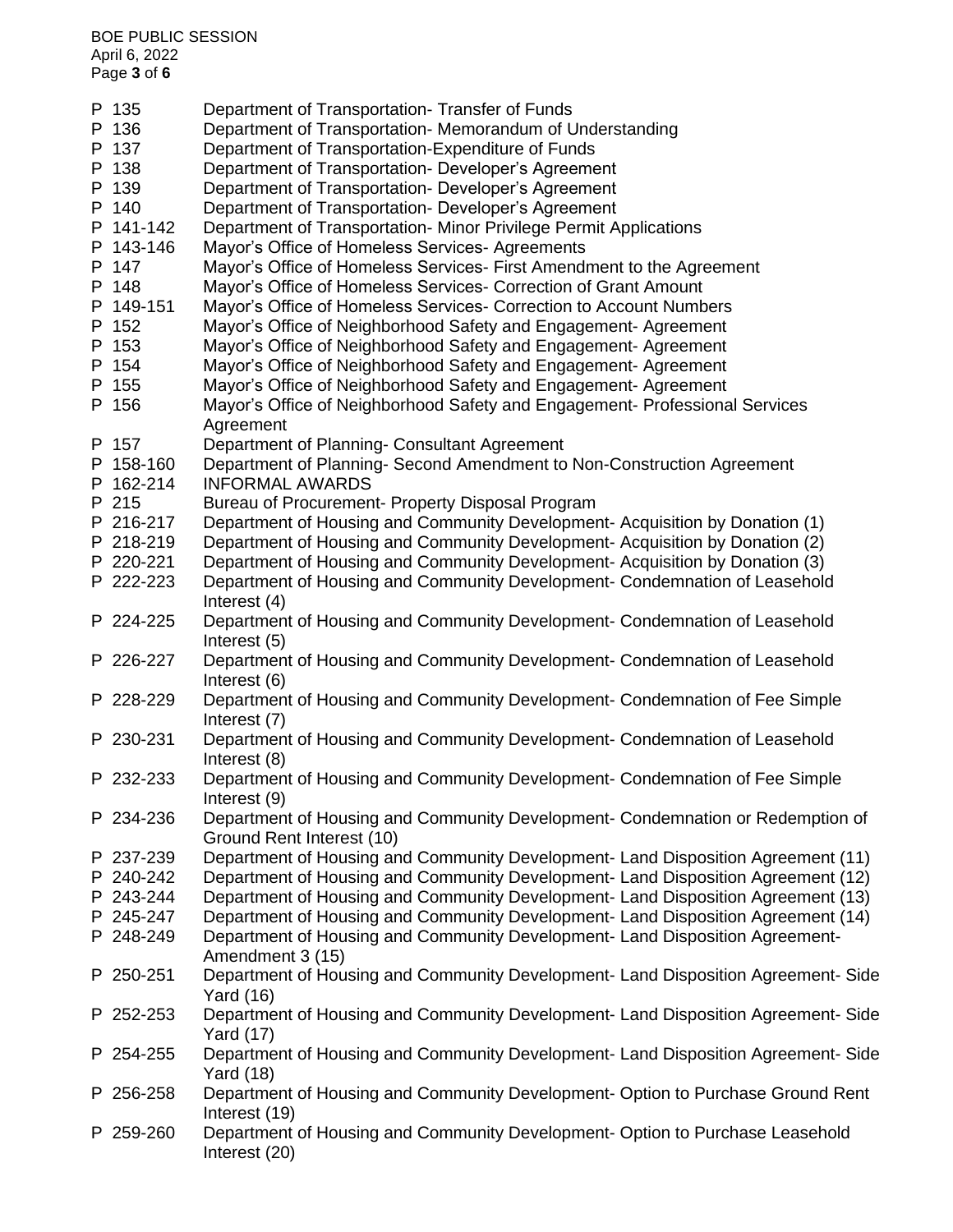BOE PUBLIC SESSION April 6, 2022 Page **4** of **6** P 261-262 Department of Housing and Community Development- Option to Purchase Ground Rent Interest (21) P 263-264 Department of Housing and Community Development- Grant (22) P 265-266 Department of Housing and Community Development- Grant (23) P 267-268 Department of Housing and Community Development- Grant (24) P 269-270 Department of Housing and Community Development- Grant (25) P 271-272 Department of Housing and Community Development- Grant (26) P 273-274 Department of Housing and Community Development- Grant (27) P 275-276 Department of Housing and Community Development- Grant (28) P 277-278 Department of Housing and Community Development- Grant (29) P 279-280 Department of Housing and Community Development- Grant (30) P 281-282 Department of Housing and Community Development- Grant (31) P 283-284 Department of Housing and Community Development- Grant (32) P 285-286 Department of Housing and Community Development- Grant (33) P 287-288 Department of Housing and Community Development- Grant (34) P 289-290 Department of Housing and Community Development- Grant (35) P 291-292 Department of Housing and Community Development- Grant (36) P 293-294 Department of Housing and Community Development- Grant (37) P 295-296 Department of Housing and Community Development- Grant (38) P 297-298 Department of Housing and Community Development- Grant (39) P 299-300 Department of Housing and Community Development- Grant (40) P 301-302 Department of Housing and Community Development- Grant (41) P 303-304 Department of Housing and Community Development- Grant (42) P 305-306 Department of Housing and Community Development- Grant (43) P 307-308 Department of Housing and Community Development- Grant (44) P 309-310 Department of Housing and Community Development- Grant (45) P 311-312 Department of Housing and Community Development- Grant (46) P 313-314 Department of Housing and Community Development- Grant Award (47) P 315-316 Department of Housing and Community Development- Grant Award (48) P 317-321 Department of Housing and Community Development- HOME and CDBG Loan Modifications (49) P 322 Department of Housing and Community Development- Transfer of Funds (50) P 323-324 Office of the State's Attorney- Grant Adjustment Notice P 325 Office of the State's Attorney- Memorandum of Understanding P 326 Office of the State's Attorney-Grant Award P 327 Baltimore Police Department- Consultant Agreement P 328-329 Baltimore Police Department- Intergovernmental Agreement P 330 Office of the Mayor- Travel Request P 331 Mayor's Office of Employment Development- Travel Request P 332 Employees' Retirement System- Travel Request P 333 Employees' Retirement System- Travel Request P 334-335 Mayor's Office- Travel Request P 336-337 Mayor's Office of Performance and Innovation- Travel Request P 338 Baltimore City Fire Department- Travel Request P 339-340 Baltimore City Rec & Parks (BCRP)- Retroactive Travel Reimbursement P 341 Bureau of Procurement- Pay Outstanding Invoice P 342 Bureau of Procurement- Pay Outstanding Invoice P 343 Bureau of Procurement- Pay Outstanding Invoice P 344 Bureau of Procurement- Pay Outstanding Invoice P 354-363 RECOMMENDATIONS FOR CONTRACT AWARDS/REJECTIONS P 354 Department of Public Works- Annual Membership P 355 Department of Public Works- Agreement P 356-357 Department of Public Works- Agreement P 358-359 Department of Public Works- Amendment No. 2 to Agreement P 360-361 Department of Public Works- Amendment No. 2 to Agreement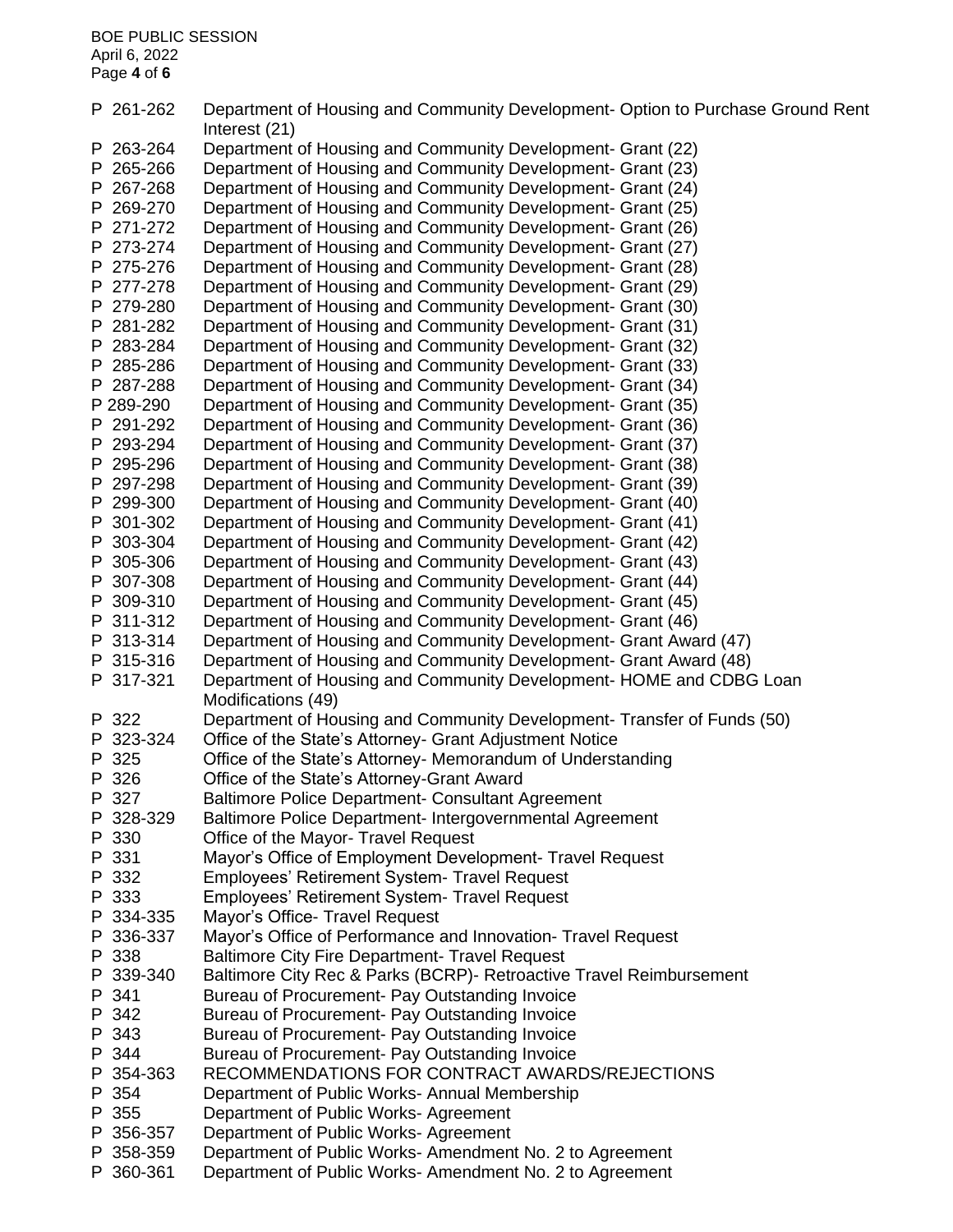| <b>BOE PUBLIC SESSION</b><br>April 6, 2022<br>Page 5 of 6 |           |                                                                                |  |  |  |
|-----------------------------------------------------------|-----------|--------------------------------------------------------------------------------|--|--|--|
|                                                           | P 362-363 | Department of Public Works- Agreement                                          |  |  |  |
|                                                           | P 364     | Department of Public Works- Amendment No. 2 to Agreement                       |  |  |  |
|                                                           | P 365     | RECOMMENDATIONS FOR CONTRACT AWARDS/REJECTIONS                                 |  |  |  |
|                                                           | P 366-369 | <b>EXTRA WORK ORDERS</b>                                                       |  |  |  |
|                                                           | P 370     | Department of Public Works- Amendment No. 1 to Agreement                       |  |  |  |
|                                                           | P 371-372 | Department of Public Works- Task Assignment                                    |  |  |  |
|                                                           | P 373-374 | Department of Public Works- Task Assignment                                    |  |  |  |
|                                                           | P 375     | Department of Public Works- Task Assignment                                    |  |  |  |
|                                                           | P 376-377 | Department of Public Works- Task Assignment                                    |  |  |  |
|                                                           | P 378     | Department of Public Works- Annual Membership                                  |  |  |  |
|                                                           | P 379     | Bureau of the Budget and Management Research- FY 2023 Budget Planning Calendar |  |  |  |
|                                                           |           | Update                                                                         |  |  |  |
|                                                           | P 380-381 | Enoch Pratt Free Library- Transfer of Life-to-Date Sick Leave                  |  |  |  |
|                                                           | P 382-386 | EXTRA WORK ORDERS AND TRANSFER OF FUNDS                                        |  |  |  |
|                                                           | P 387-388 | Department of Recreation and Parks- Charitable Solicitation                    |  |  |  |
|                                                           | P 389     | Department of Recreation and Parks- Extra Work Order                           |  |  |  |
|                                                           | P 390     | Department of Recreation and Parks- Extra Work Order                           |  |  |  |
|                                                           | P 391-392 | Department of Recreation and Parks- Extra Work Order and Transfer of Funds     |  |  |  |
|                                                           | P 393-394 | Department of Recreation and Parks-On-Call Project                             |  |  |  |
|                                                           | P 395-396 | Department of Recreation and Parks-Assignment of Task                          |  |  |  |
|                                                           | P 397-399 | Department of Recreation and Parks-Assignment of Task                          |  |  |  |
|                                                           | P 400     | Department of Recreation and Parks- Release of Retainage                       |  |  |  |
|                                                           | P 401     | Department of Recreation and Parks- Grand Award                                |  |  |  |
|                                                           | P 402-403 | Department of Recreation and Parks- Grand Award                                |  |  |  |
|                                                           | P 404     | Baltimore City Fire Department- Grant Adjustment Notice                        |  |  |  |
|                                                           | P 405     | <b>Baltimore City Fire Department- Grant Agreement</b>                         |  |  |  |
|                                                           | P 406     | Mayor's Office - Amendment No 2 to Non-Construction Consultant Agreement       |  |  |  |
|                                                           | P 407     | PROPOSALS AND SPECIFICATIONS                                                   |  |  |  |
|                                                           | P 407     | <b>CLOSING</b>                                                                 |  |  |  |

## **NON-ROUTINE AGENDA ITEMS: (To be acted upon individually)**

- P 4 Department of Audits- Audit Reports
	- 1. The Baltimore City Office of Information and Technology Biennial Financial Audit for Fiscal Years Ended June 30, 2020 and 2019.
	- 2. The Independent Auditors Report on Applying Agreed-Upon Procedures for the Baltimore City Cable Television Franchise Agreement January 2017 through January 2021.
- P 39-40 Baltimore City Fire Department (BCFD)- Consultant Agreement
- P 64-66 Department of Real Estate- Land Disposition Agreement
- P 76 Department of Law- Settlement Agreement and Release
- P 161 Department of Planning- FY 2023- 2028 Capital Budget & Capital Improvement Program
- P 350 #11 & #12 Department of Public Works- WC 1252 Grantley Road and Vicinity Water Main Replacement and transfer of funds *A Protest and Supplemental Protest were received from Metra Industries. A response to the Protest was received from Monumental Paving & Excavating, Inc*